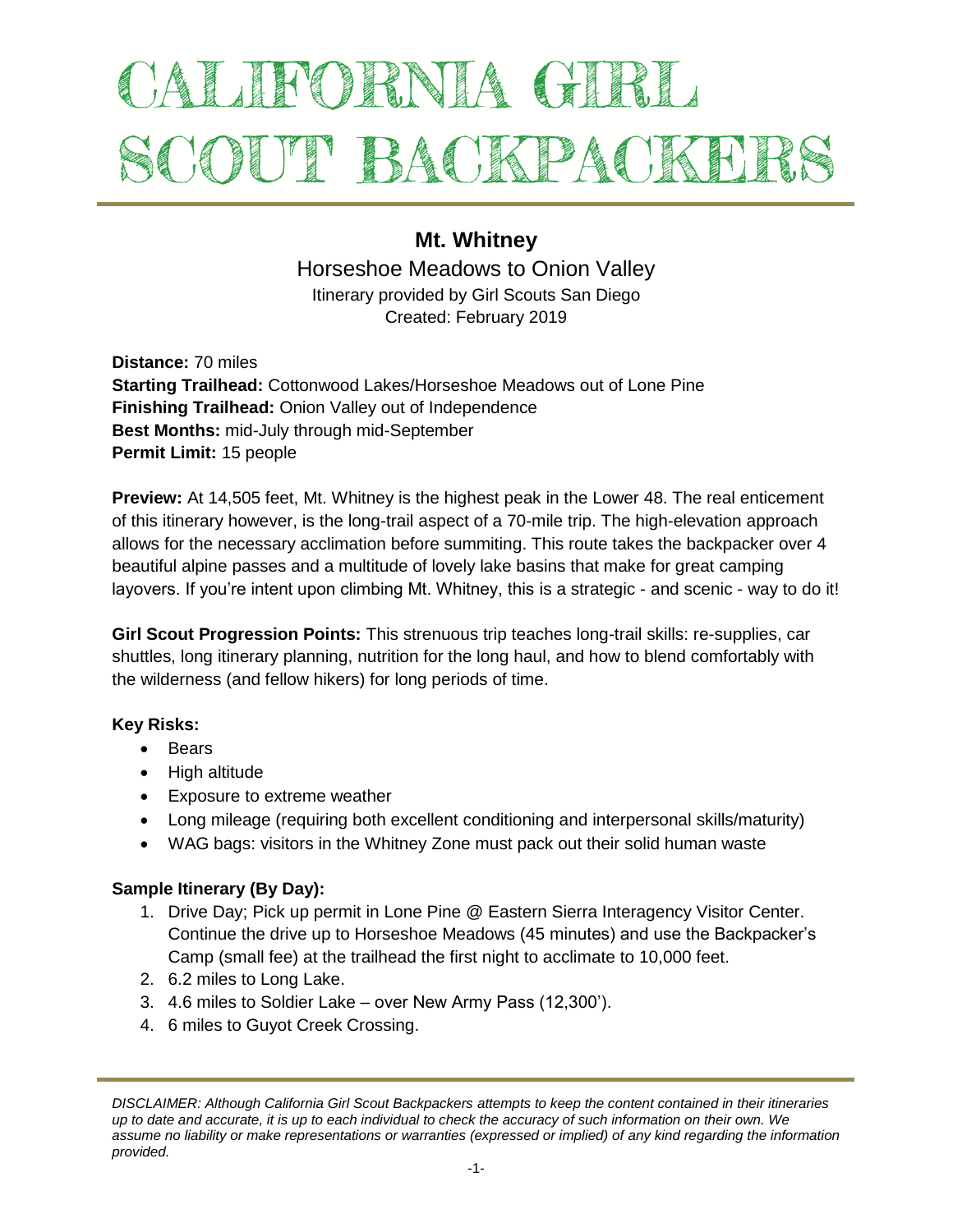- 5. 9 miles to Guitar Lake (recommend campsites above Guitar Lakes at small tarns).
- 6. Summit bid day hike (10 12 miles depending on campsite location).
- 7. Re-supply at Crabtree Meadows; continue 5.3 miles to Wright Creek Crossing.
- 8. 7.6 miles to lake basin south of Forester Pass.
- 9. 8.8 miles over Forester Pass (13,100') to Vidette Meadow along Bubbs Creek.
- 10. 7.9 miles to ending trailhead at Onion Valley, over Kearsarge Pass (11,800'); drive home.

#### **Itinerary Options:**

 Exit Whitney Portal (50-mile trip) – need to score a Whitney 'exit permit' which is limited in numbers. The exit permit is secured at the same time you make your entry permit reservation.

# **Permits Needed:**

- Wilderness Permit: <https://www.recreation.gov/permits/233262>
	- $\circ$  Once on rec.gov, enter your dates, number in your party, and scroll down to Trailhead J39 – Cottonwood Lakes.
	- $\circ$  Cottonwood Pass is an option (GT60), but that route isn't represented in this itinerary.
	- o Permit should be reserved exactly 6 months in advance of your trip for best availability.

### **Resources & Safety Management:**

- Inyo National Forest: [www.fs.fed.us/r5/inyo/recration/wild](http://www.fs.fed.us/r5/inyo/recration/wild)
- Inyo N.F. Trail Names and quotas: [https://www.fs.usda.gov/Internet/FSE\\_DOCUMENTS/stelprdb5143453.pdf](https://www.fs.usda.gov/Internet/FSE_DOCUMENTS/stelprdb5143453.pdf)
- InterAgency Visitor Center: 760-876-6200
- Rock Creek Pack Station (re-supply) at Horseshoe Meadows: 760-872-8331, expensive, but ask for a waiver since GS is educational.
- Whitney Hostel: Best place for a shower in Lone Pine
- Alabama Hills Café: Best breakfast & lunch in Lone Pine
- Maps: Tom Harrison's Whitney High Country Trail map is just adequate, custom 7.5 minute topos of your route can be made at [www.mytopo.com](http://www.mytopo.com/)
- Crabtree Ranger Station: Long-time resident ranger Rob Pilewski is happy to chat with your girls
- S. Inyo Hospital (Lone Pine): 760-876-5501
- Lone Pine Sheriff: 760-876-5606

*DISCLAIMER: Although California Girl Scout Backpackers attempts to keep the content contained in their itineraries up to date and accurate, it is up to each individual to check the accuracy of such information on their own. We assume no liability or make representations or warranties (expressed or implied) of any kind regarding the information provided.*